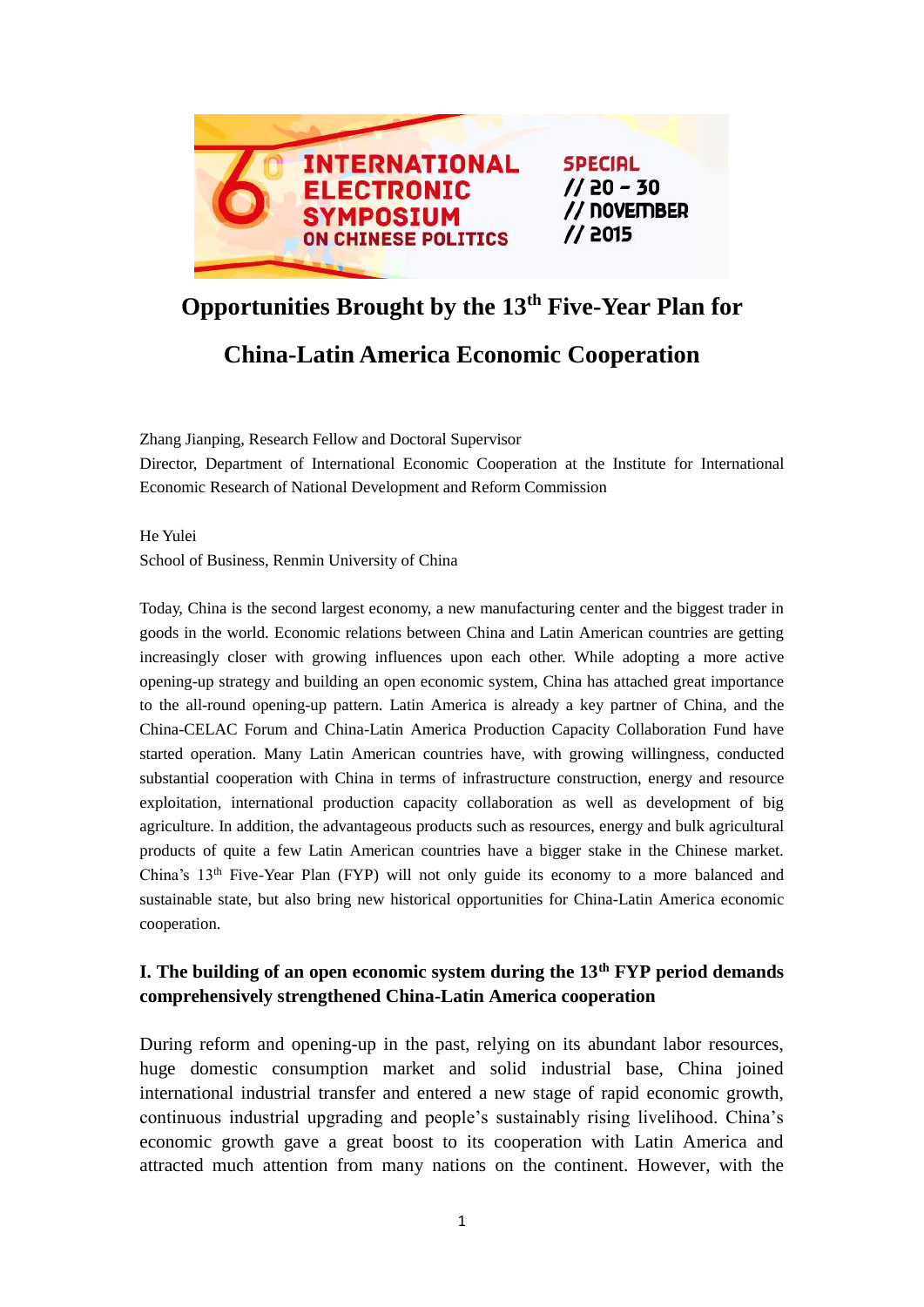gradually rising costs of land, labor, capital and technological factors, especially growing labor costs resulted from a gradual decline in new labor supply, many labor-intensive industries are shifting towards other developing countries. Therefore, China must adopt an innovation-driven development pattern and accelerate economic restructuring. Economic transformation requires the transformation of government functions and implementation of systematic reform measures to enable the market play a decisive role. The driving forces behind such reform should be all-round opening-up, an open economic system and the strategy of "promoting reform through opening-up, development through reform and transformation through development" in the process of economic globalization and regional integration. To cope with various challenges at home and abroad, China proposed a more proactive all-round opening-up strategy as well as building an open economic system. From a broader perspective of regional cooperation, China has till now forged multiple international and regional cooperation platforms, including China-CELAC Forum, APEC, the Belt and Road Initiative, and FOCAC. China-CELAC Forum and China-Latin America Production Capacity Collaboration Fund, among others, will be important partners of China in building an open economic system and critical platforms for facilitating the country's economic transformation and restructuring.

#### **II. China and Latin America will jointly promote global and regional economic governance during the 13th FYP period**

In terms of global and regional economic governance patterns, developed economies are pushing ahead for the formulation of new investment and trading rules of the 21<sup>st</sup> century, of which the Trans-Pacific Strategic Economic Partnership Agreement (TPSEP) is a typical example. Quickened negotiations over TPP, TTIP and the EU-Japan FTA indicate that developed countries will take the lead in promoting future economic integration. Meanwhile, developed countries are gradually losing interest in the world's multilateral trading system and take a negative attitude towards increasing the voice and voting rights of BRICS countries and other emerging economies in global economic governance, thus making it difficult for IMF to complete its share reform. Currently, the positions of director-general and deputy director-general of the WTO are held by a Brazilian and a Chinese respectively. Hence, it is the bounden duty of both China and Latin America to maintain WTO's multilateral trade system and to safeguard the interests of developing countries. While significantly improving their international status, both China and Latin America are opening their economies to a higher degree and giving developing countries a greater say in global economic governance.

In its 13th FYP, China pledges to promote multilateral trade negotiations, and balanced, win-win and inclusive development of the multilateral trade system in hope of forming a fair, reasonable and transparent system of international economic and trading rules. It will also support equal participation of developing countries in global economic governance and push forward reforms of international monetary system and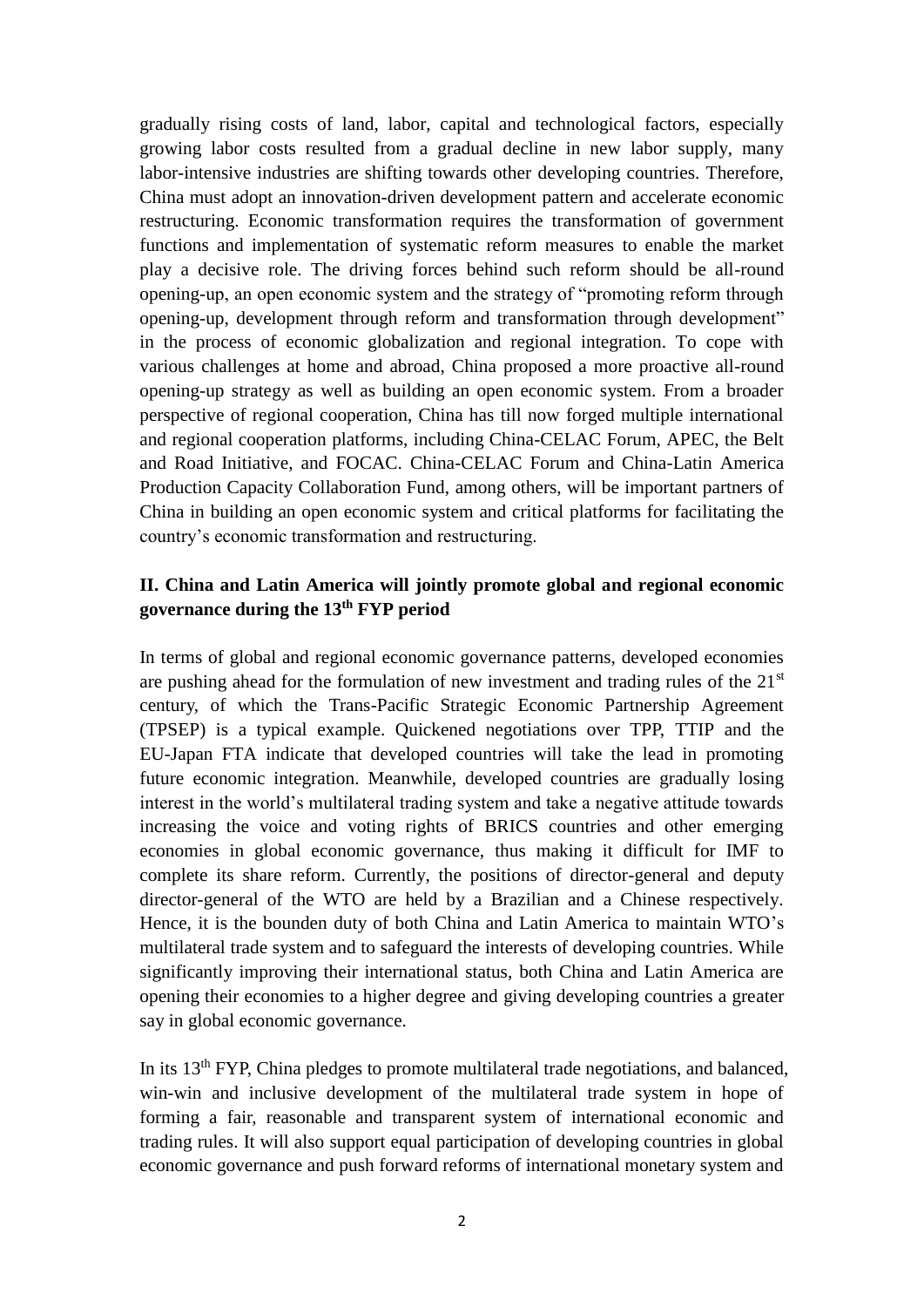financial regulation. It is in the interests of both China and Latin American countries members of multiple international organizations - to jointly improve global and regional economic governance patterns. During the  $13<sup>th</sup> FYP$  period, the two sides need to work closely on global governance platforms like G20 to promote the reform of IMF and World Bank, coordinate positions in climate change negotiations, advance South-South cooperation, improve the governance structure, transparency, environmental and immigration standards of the BRICS Development Bank and Asian Infrastructure Investment Bank (AIIB), and provide financial support for infrastructure construction and sustainable development projects in emerging markets and developing countries. Moreover, they are also supposed to join hands in implementing the 2030 Agenda for Sustainable Development and establishing the APFTA on the Asia-Pacific cooperation platform. Based on the three FTAs between China and Chile, Peru and Costa Rica, China certainly welcomes negotiations over bilateral free trade agreements with more Latin American countries.

#### **III. China's medium-high economic growth during the 13th FYP period will continue to drive Latin America's economic growth**

Over the last 15 years, bilateral trade volume between China and Latin America increased twenty folds. Annual volume of bilateral trade is expected to exceed USD 500 billion, close to that between China and EU, ASEAN and the U.S. It shows that Latin America is becoming an increasingly important trading partner of China. Thus far, China has already signed free trade agreements with three Latin American countries, which has fueled the rapid growth in bilateral trade. A main reason for growth is China's demand for bulk commodities from Latin America. Copper, iron, soybeans and oil are provided by Chile, Brazil, Argentina and Venezuela respectively to meet China's industrial needs. Chinese investment in Latin America is also growing at a high rate, and the continent is among China's top investment destinations by accumulated outbound investment. During the  $13<sup>th</sup> FYP$  period, Chinese economy is expected to grow at about 6.5% on average based on the economic scale of USD10 trillion. China's demand for resources, energy and bulk agricultural products will continue to rise and serve as the locomotive for the economic growth of Latin American countries. In China, consumption currently contributes to about 60% of its economic growth and this figure will see a further increase. The consumer market will continue to expand with a greater demand for imported consumer goods made in Latin America.

China has become a net outbound investor in 2015 and its outbound investment will keep two-digit growth with Latin America still a top investment destination during the 13<sup>th</sup> FYP period. As far as infrastructure development is concerned, Latin America has a pressing demand for foreign investment of USD300-400 billion every year. For Latin American countries where investment is badly needed, China is not only a key source of high-quality investment, but also a provider of unconditional loans. In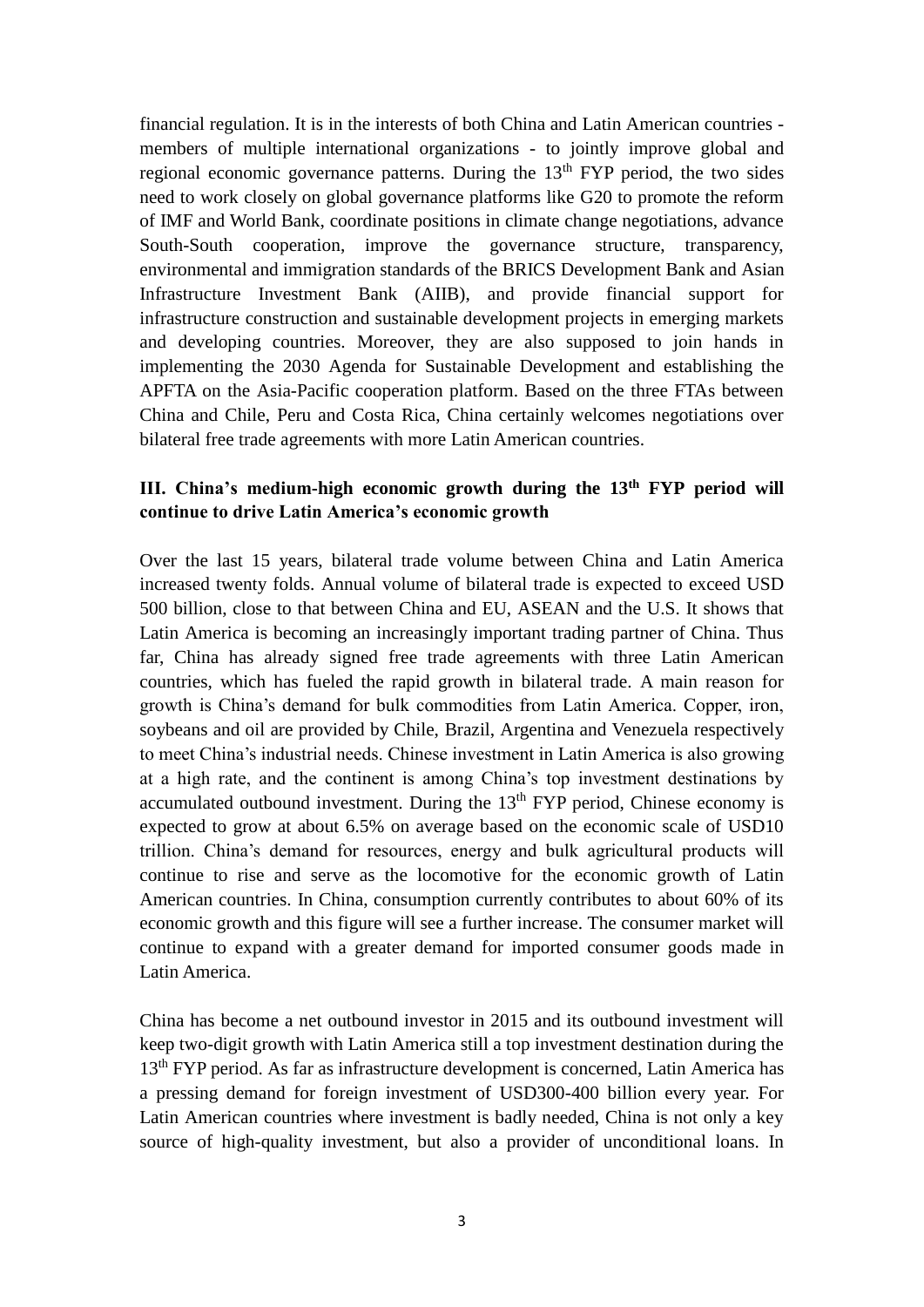contrast, when applying for loans from the IMF or World Bank, these countries always have to accept many additional conditions.

With more than 100 million tourists travelling abroad every year, China's overseas consumption per capita ranks fifth in the world. Latin America will receive a huge number of Chinese tourists who will drive its economic growth.

During the 13<sup>th</sup> FYP period, guided by the concept of innovative, coordinated, green, open and shared development, China will be willing to share its development experience with Latin American countries and actively promote poverty reduction, inclusive growth and win-win cooperation. For instance, Chinese enterprises which invest in and maintain business relations with Latin America possess the ability of project contracting and can offer a package of solutions covering products, services, raw materials or even loans. They can make new contributions to improving the investment and development climate of the continent.

### **IV. China and Latin America will step up international production capacity cooperation during the 13th FYP period**

During the 13<sup>th</sup> FYP period, China will accelerate economic transformation and restructuring. It is predicted that the share of manufacturing in GDP will drop by 1 or 2 percentage points year on year while that of the service industry will be on the contrary. During the internationalization of Chinese superior production capacity, Latin American countries will have what they need – manufacturing production capacity transfer, new investment, job creation and increased tax revenue.

During his visit to Latin America in 2015, Premier Li Keqiang pointed out in a speech that both sides should explore a " $3\times3$ " cooperation mode: jointly building logistics, power and information channels; realizing sound interactions among enterprises, the society and the government; and expanding three financing channels of fund, credit and insurance. During the 13<sup>th</sup> FYP period, Chinese companies will accelerate their investment process in Latin America, enhance cooperation in energy, mineral resources and deep processing of agricultural products, forge partnerships along the whole industrial chain in such fields as machinery, metallurgy, building materials, chemicals and food, facilitate demand-based equipment export, and open up future-oriented cooperation areas such as new energy, Internet, etc. The two sides may discuss the establishment of special economic zones and industrial parks to boost the efficiency of capacity cooperation.

During the 13<sup>th</sup> FYP period, China's supply capacity of whole industrial chain will well satisfy Latin America's need for infrastructure improvement and become a key conjunction point of their collaboration. Up to now, China and four Latin American countries have concluded framework agreements on production capacity cooperation and signed 70-odd documents regarding cooperation in energy and mineral resources,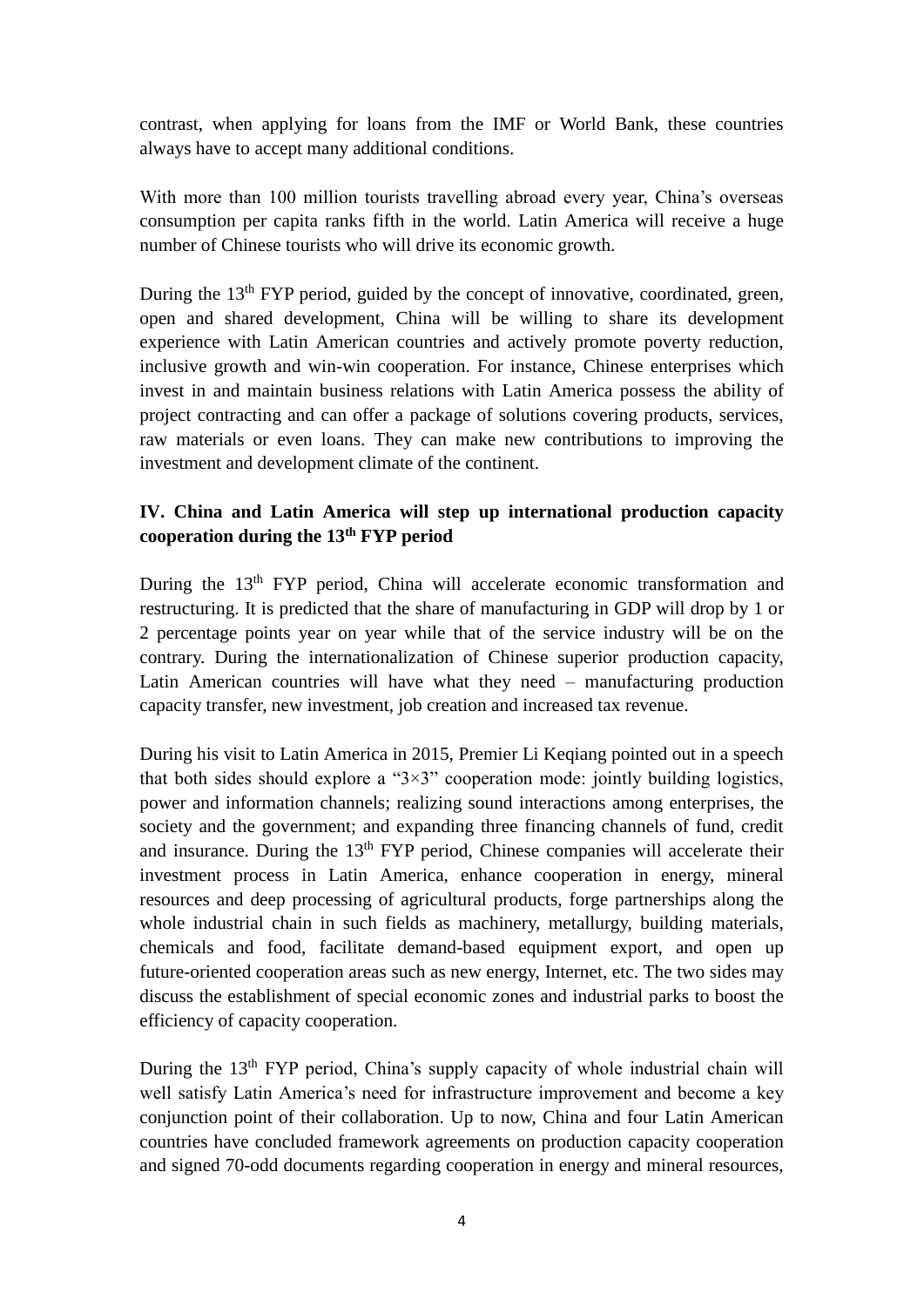infrastructure construction, S&T innovations, etc., with ongoing efforts to push collaboration on major projects including "Two Oceans Railway" and "Two Oceans Tunnel" (linking the Atlantic and Pacific oceans). It needs efforts from both sides to carry out the agreed major projects in the  $13<sup>th</sup> FYP$  period.

With a population of 600 million, Latin America is also an attractive big market where mobile communication and the middle class are growing rapidly. In 2014, AliExpress recorded over 12 million page views in Brazil. The rapid growth of Brazilian customers contributed to a 139% increase in Alibaba's international business. China and Latin American can develop a multi-layered cooperation system by combining infrastructure development with the development of service industry.

Latin America boasts abundant agricultural, forest and fishery resources with a huge potential for development. Therefore, China-Latin America cooperation on large-scale agriculture has a promising future. The agricultural cooperation is not only a key measure for jointly safeguarding their food security and economic development, but also a strategic initiative for improving global food security.

#### **V. China and Latin America will advance the Belt and Road Initiative together**

The Belt and Road Initiative proposed by China has received active support and response from dozens of countries including Latin American countries. As an ambitious economic vision of the opening-up of and cooperation among the countries along the Belt and Road, the Initiative is open for cooperation and harmonious and inclusive development, follows market operation and seeks mutual benefit. To be specific, countries along the Belt and Road should improve the region's infrastructure, lift their connectivity to a higher level and further enhance trade and investment facilitation. This Initiative will help maintain closer economic ties, deepen political trust and enhance cultural exchanges. It is open to all countries and international and regional organizations for engagement. Countries should work in concert and move toward the objectives of mutual benefit and common security.

The Belt and Road Initiative is open and inclusive in four aspects – cooperation philosophy, cooperation room, cooperative field and cooperation mode. Though they are not covered by the Initiative in space, Latin American countries may still join the Initiative and share the fruits. China welcomes Latin America to make investment in and provide financing support for the Initiative, to increase trade with countries along the Belt and Road and tap their market potential and development opportunities. As a founding member of the AIIB, Brazil will play a constructive role in AIIB's support for the operation of relevant projects. Additionally, economic entities of both China and Latin America in countries along the Belt and Road may conduct extensive third-party cooperation in areas such as policy coordination, poverty reduction, trade, investment, tourism, and cultural, educational and science and techonological exchanges. While promoting their collaborative process under the Initiative, China